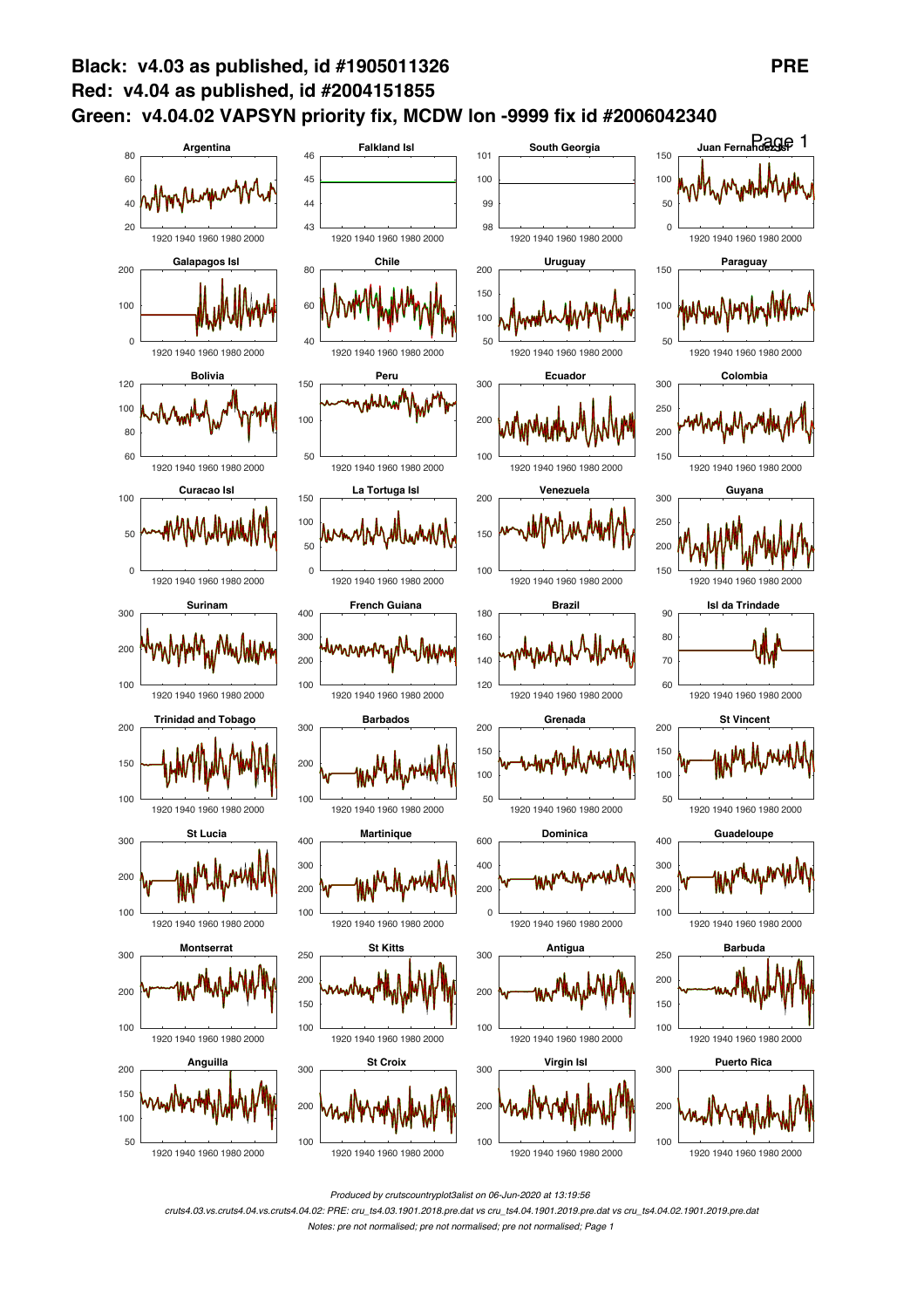

Produced by crutscountryplot3alist on 06-Jun-2020 at 13:19:58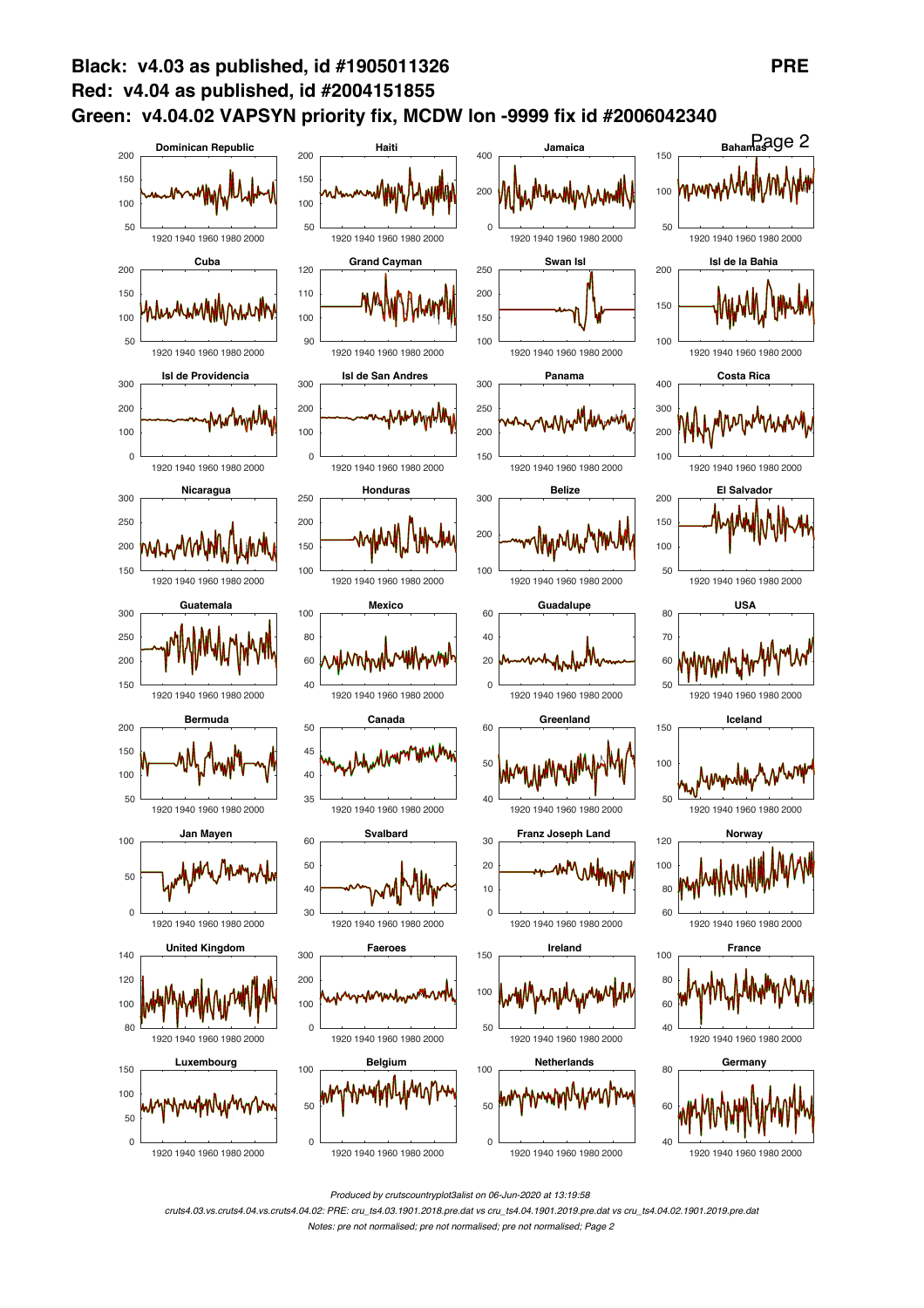

Produced by crutscountryplot3alist on 06-Jun-2020 at 13:20:0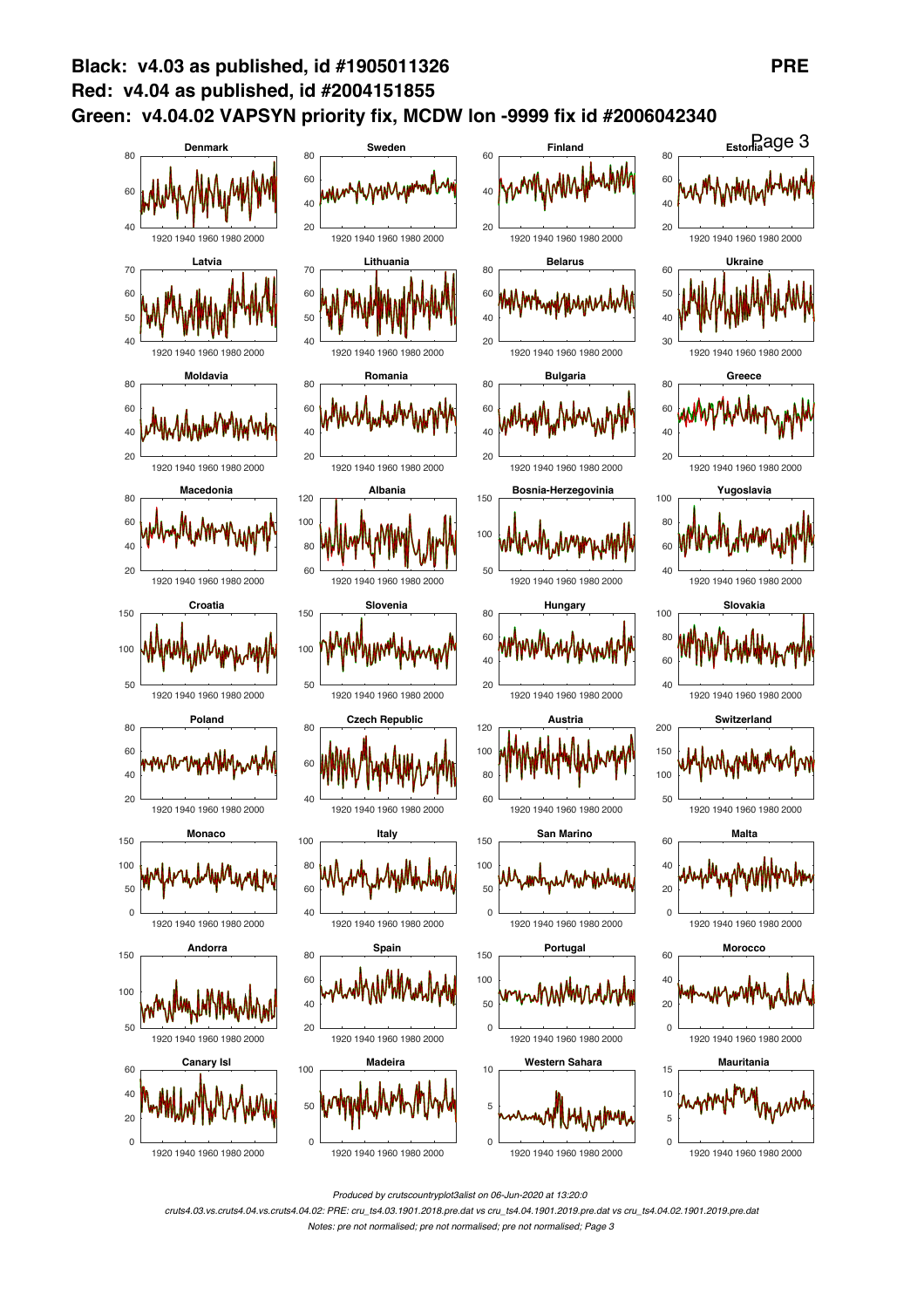

Produced by crutscountryplot3alist on 06-Jun-2020 at 13:20:2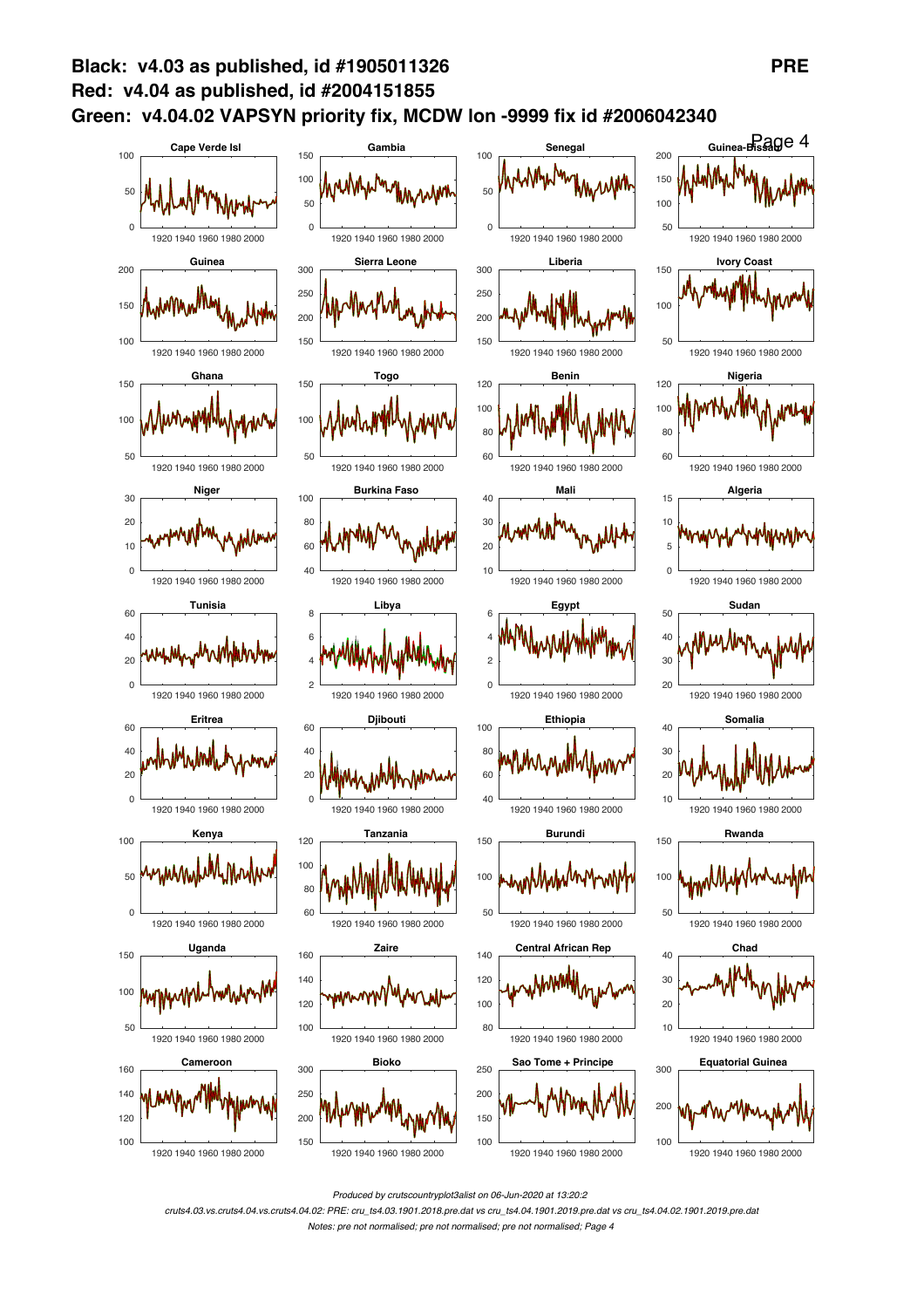

Produced by crutscountryplot3alist on 06-Jun-2020 at 13:20:4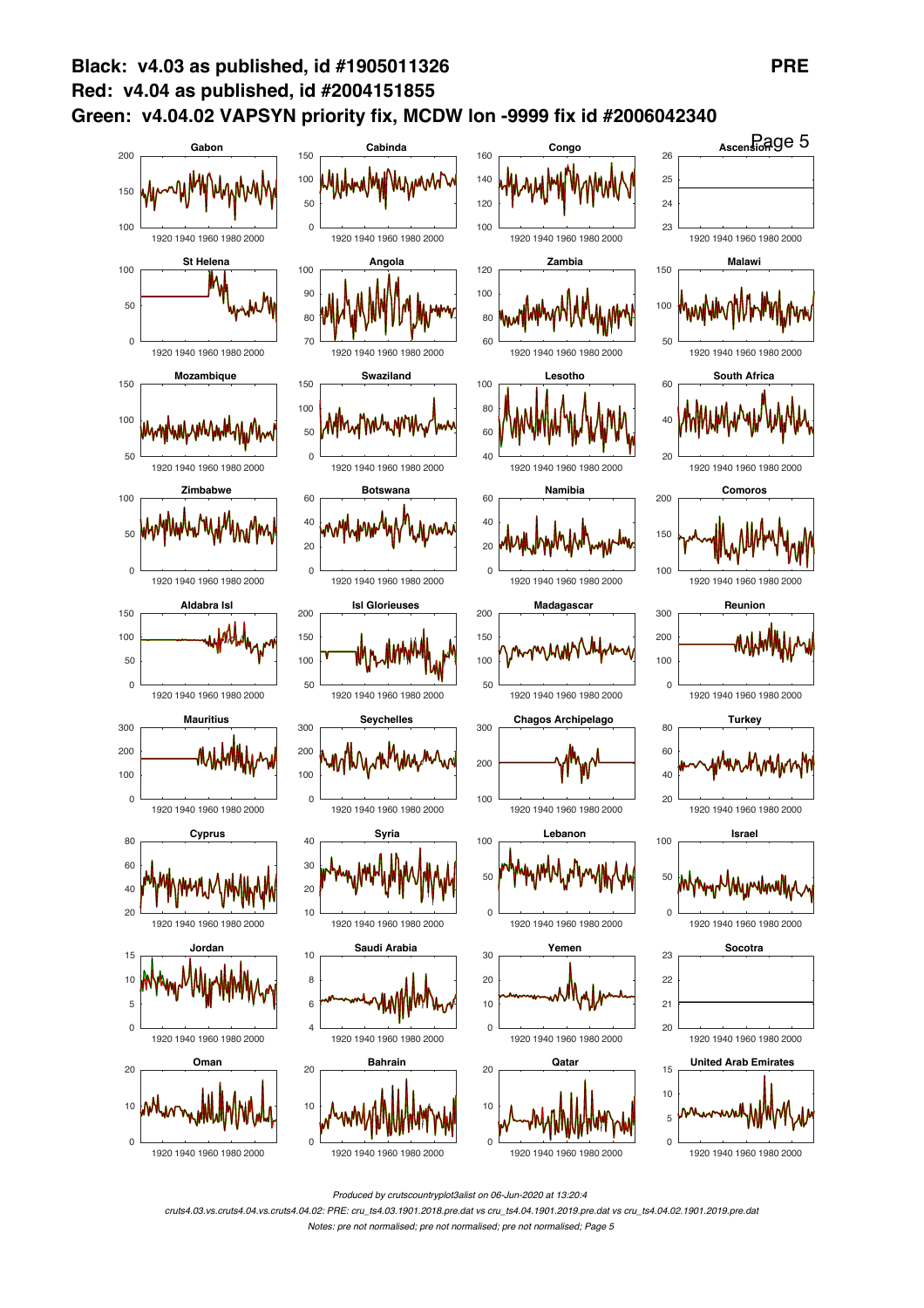

Produced by crutscountryplot3alist on 06-Jun-2020 at 13:20:5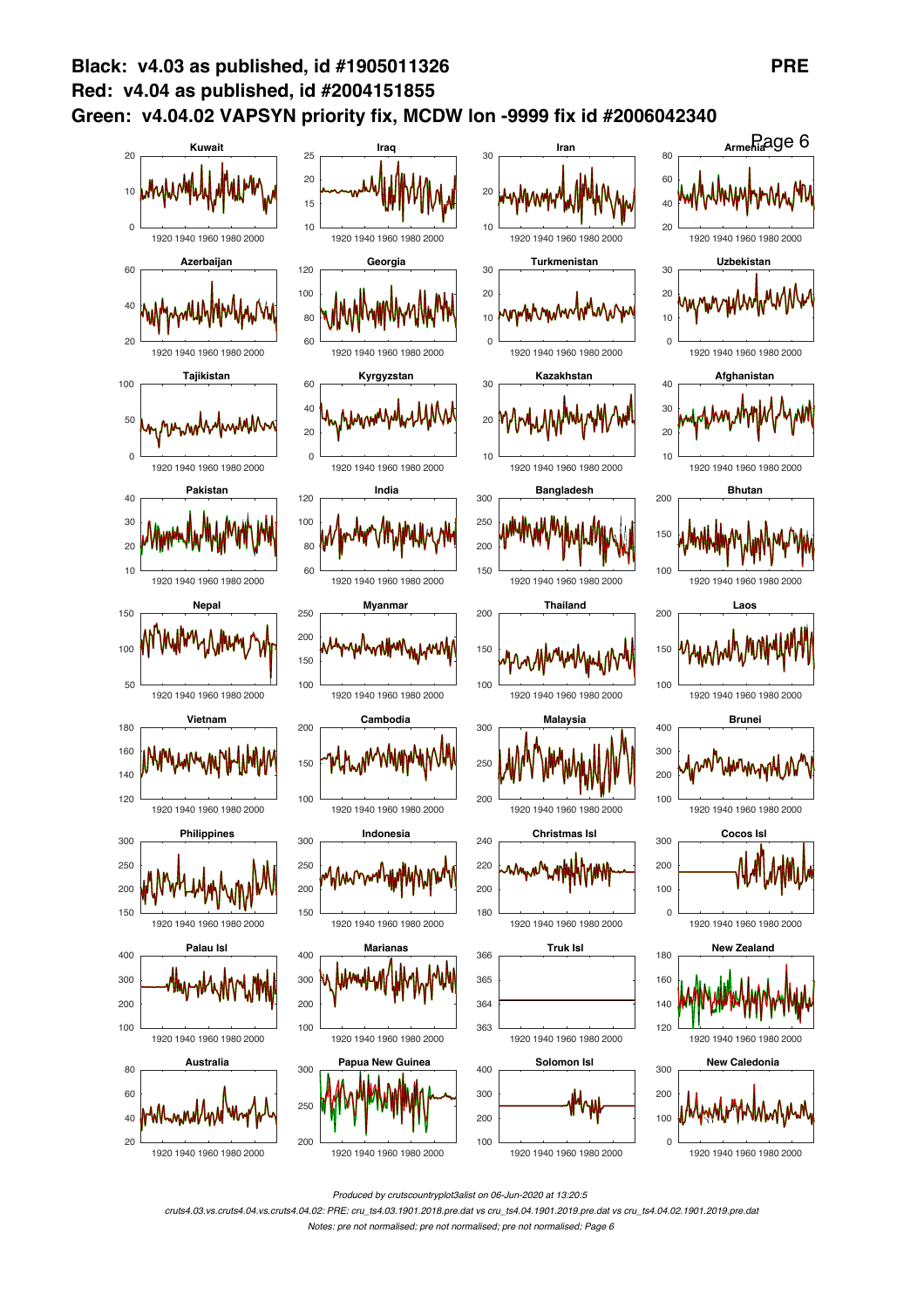

Produced by crutscountryplot3alist on 06-Jun-2020 at 13:20:7